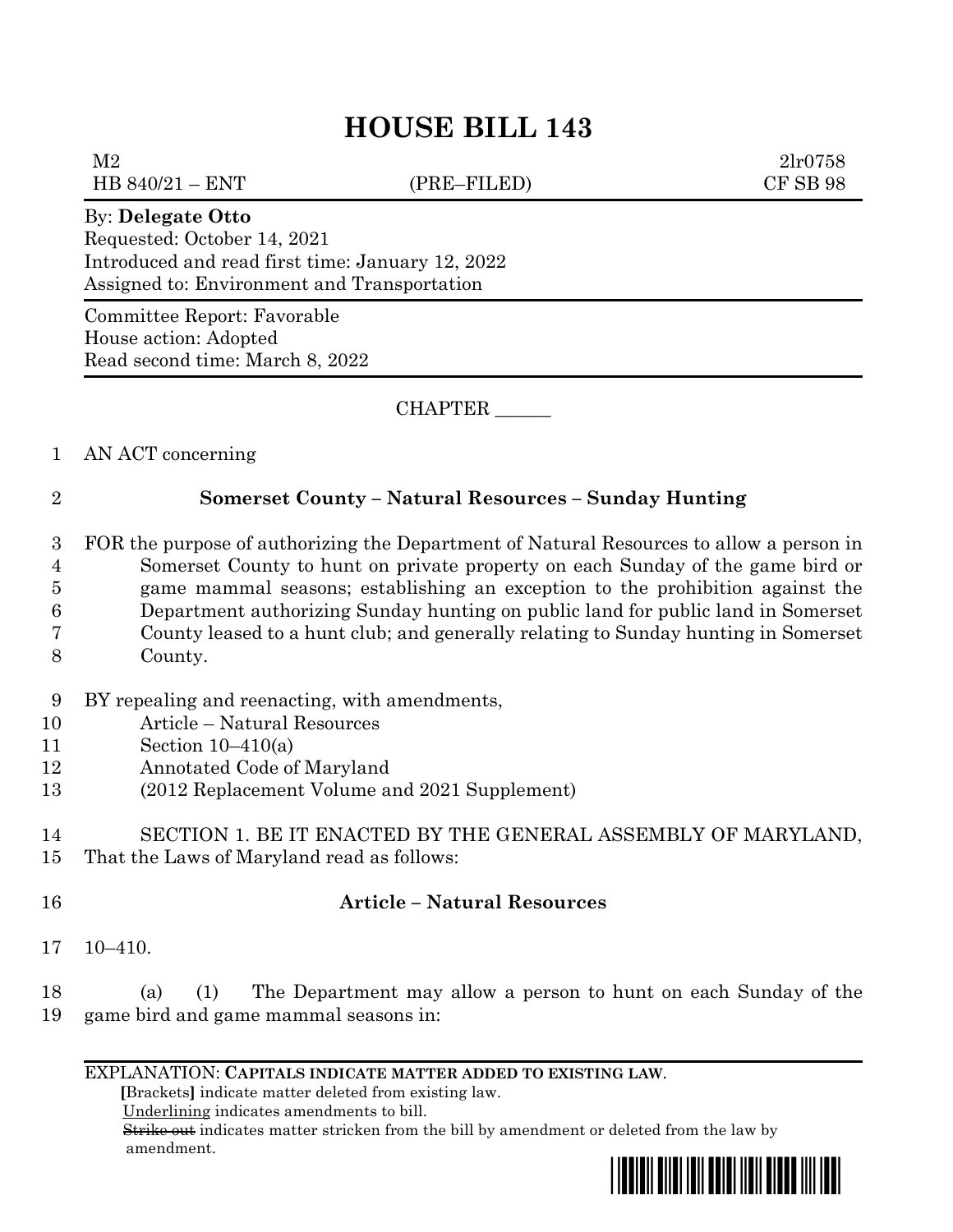| 1                |                                                                                                                                                                                                                   | (i)   |    | Allegany County;                                                                                            |  |  |
|------------------|-------------------------------------------------------------------------------------------------------------------------------------------------------------------------------------------------------------------|-------|----|-------------------------------------------------------------------------------------------------------------|--|--|
| $\overline{2}$   |                                                                                                                                                                                                                   | (ii)  |    | Cecil County;                                                                                               |  |  |
| 3                |                                                                                                                                                                                                                   | (iii) |    | Garrett County;                                                                                             |  |  |
| 4                |                                                                                                                                                                                                                   | (iv)  |    | St. Mary's County; [and]                                                                                    |  |  |
| 5                |                                                                                                                                                                                                                   | (v)   |    | <b>SOMERSET COUNTY; AND</b>                                                                                 |  |  |
| 6                |                                                                                                                                                                                                                   | (VI)  |    | Washington County.                                                                                          |  |  |
| 7<br>8<br>9      | The Department may allow a person to hunt deer on each Sunday of the<br>(2)<br>deer hunting seasons from the first Sunday in October through the second Sunday in<br>January, inclusive, in:                      |       |    |                                                                                                             |  |  |
| 10               |                                                                                                                                                                                                                   | (i)   |    | Carroll County;                                                                                             |  |  |
| 11               |                                                                                                                                                                                                                   | (ii)  |    | Dorchester County; and                                                                                      |  |  |
| 12               |                                                                                                                                                                                                                   | (iii) |    | Frederick County.                                                                                           |  |  |
| 13<br>14<br>15   | (3)<br>Subject to subparagraph (ii) of this paragraph, the Department<br>(i)<br>may allow a person to hunt deer on each Sunday of the deer hunting seasons from 30<br>minutes before sunrise until 10:30 a.m. in: |       |    |                                                                                                             |  |  |
| 16               |                                                                                                                                                                                                                   |       | 1. | Kent County; and                                                                                            |  |  |
| 17               |                                                                                                                                                                                                                   |       | 2. | Montgomery County.                                                                                          |  |  |
| 18               |                                                                                                                                                                                                                   | (ii)  |    | The time restrictions under this paragraph do not apply:                                                    |  |  |
| 19<br>20         | this subtitle;                                                                                                                                                                                                    |       | 1. | To a participant in a junior deer hunt authorized under                                                     |  |  |
| 21<br>22         | deer firearms season;                                                                                                                                                                                             |       | 2. | On one Sunday designated by the Department during the                                                       |  |  |
| 23<br>24         |                                                                                                                                                                                                                   |       | 3. | In Kent County, on each Sunday during the deer bow<br>hunting season and the deer muzzle loader season; and |  |  |
| $25\,$<br>$26\,$ | Department during the deer bow hunting season.                                                                                                                                                                    |       | 4. | In Montgomery County, on one Sunday designated by the                                                       |  |  |
| $27\,$<br>28     | (4)<br>firearms season:                                                                                                                                                                                           |       |    | The Department may allow a person to hunt deer during the deer                                              |  |  |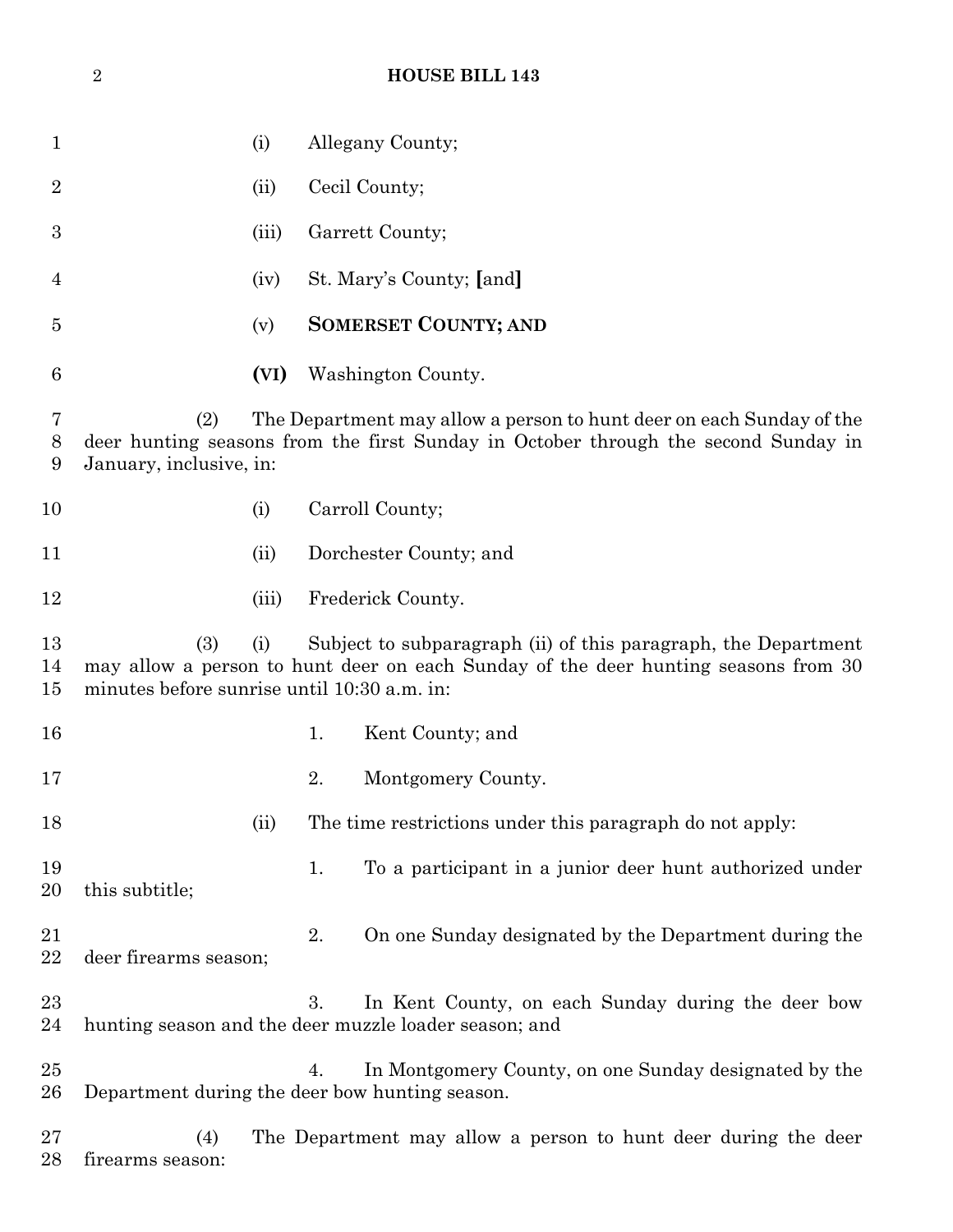## **HOUSE BILL 143** 3

| $\mathbf{1}$   |                           | (i)   |    | On each Sunday in:                                                 |
|----------------|---------------------------|-------|----|--------------------------------------------------------------------|
| $\sqrt{2}$     |                           |       | 1. | Calvert County;                                                    |
| 3              |                           |       | 2. | Caroline County;                                                   |
| $\overline{4}$ |                           |       | 3. | Charles County;                                                    |
| $\overline{5}$ |                           |       | 4. | Harford County;                                                    |
| 6              |                           |       | 5. | Queen Anne's County; AND                                           |
| 7              |                           |       | 6. | [Somerset County; and                                              |
| 8              |                           |       | 7. | Worcester County;                                                  |
| 9              |                           | (ii)  |    | On the first Sunday in:                                            |
| 10             |                           |       | 1. | Anne Arundel County; and                                           |
| 11             |                           |       | 2. | Talbot County; and                                                 |
| 12             |                           | (iii) |    | In Wicomico County, on:                                            |
| 13             |                           |       | 1. | The first Sunday; and                                              |
| 14<br>15       | 10:30 a.m.                |       | 2. | The second Sunday from 30 minutes before sunrise until             |
| 16<br>17       | (5)<br>hunting season on: |       |    | The Department may allow a person to hunt deer during the deer bow |
| 18<br>19       | November in:              | (i)   |    | The last three Sundays in October and the first two Sundays in     |
| 20             |                           |       | 1. | Calvert County;                                                    |
| 21             |                           |       | 2. | Caroline County;                                                   |
| 22             |                           |       | 3. | Charles County;                                                    |
| 23             |                           |       | 4. | Harford County;                                                    |
| 24             |                           |       | 5. | Queen Anne's County;                                               |
| 25             |                           |       | 6. | [Somerset County;                                                  |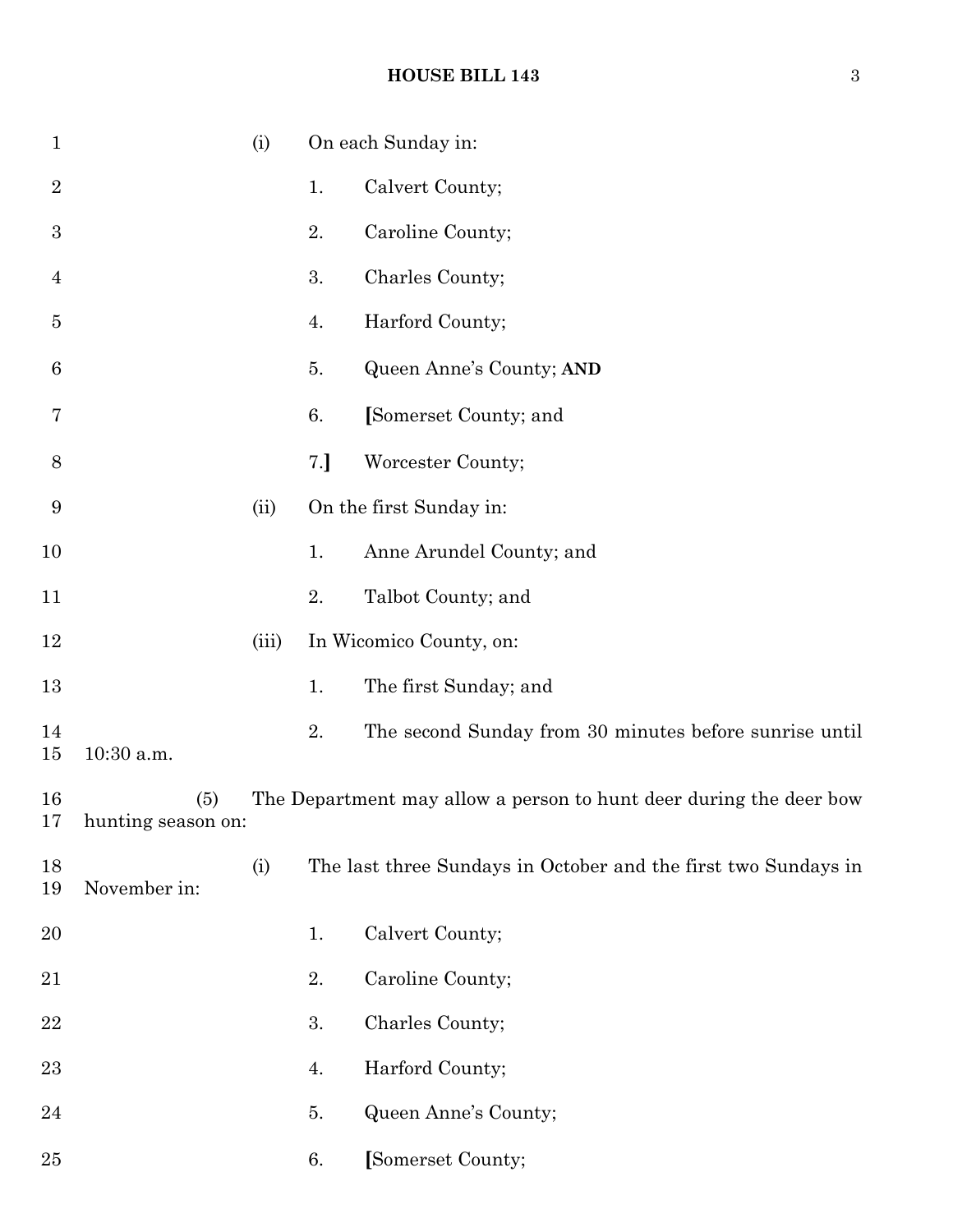# **HOUSE BILL 143**

| $\mathbf 1$    |                                                                                                                                                                                                                                |       | 7.<br>Talbot County;                                                                                                                                         |  |  |  |
|----------------|--------------------------------------------------------------------------------------------------------------------------------------------------------------------------------------------------------------------------------|-------|--------------------------------------------------------------------------------------------------------------------------------------------------------------|--|--|--|
| $\overline{2}$ |                                                                                                                                                                                                                                |       | [8.] <b>7.</b> Wicomico County; and                                                                                                                          |  |  |  |
| 3              |                                                                                                                                                                                                                                |       | [9.] 8. Worcester County; and                                                                                                                                |  |  |  |
| $\overline{4}$ |                                                                                                                                                                                                                                | (ii)  | The first Sunday in November in Anne Arundel County.                                                                                                         |  |  |  |
| 5<br>6         | The Department may allow a person to hunt turkey on each Sunday of<br>(6)<br>the spring turkey hunting season in:                                                                                                              |       |                                                                                                                                                              |  |  |  |
| 7              |                                                                                                                                                                                                                                | (i)   | Calvert County;                                                                                                                                              |  |  |  |
| 8              |                                                                                                                                                                                                                                | (ii)  | Caroline County;                                                                                                                                             |  |  |  |
| 9              |                                                                                                                                                                                                                                | (iii) | Carroll County;                                                                                                                                              |  |  |  |
| 10             |                                                                                                                                                                                                                                | (iv)  | Charles County;                                                                                                                                              |  |  |  |
| 11             |                                                                                                                                                                                                                                | (v)   | Dorchester County; and                                                                                                                                       |  |  |  |
| 12             |                                                                                                                                                                                                                                | (vi)  | Kent County.                                                                                                                                                 |  |  |  |
| 13<br>14<br>15 | Notwithstanding any other provision of this subtitle, the Department<br>(7)<br>may allow a person with a deer management permit to shoot deer on any Sunday<br>throughout the year in accordance with the terms of the permit. |       |                                                                                                                                                              |  |  |  |
| 16<br>17<br>18 | The Department may allow a person using a State certified raptor to<br>(8)<br>hunt game birds or mammals on each Sunday during the open season for the game birds<br>or mammals.                                               |       |                                                                                                                                                              |  |  |  |
| 19<br>20       | The Department may allow an unarmed person participating in an<br>(9)<br>organized fox chase to chase foxes on Sunday.                                                                                                         |       |                                                                                                                                                              |  |  |  |
| 21<br>22<br>23 | The Department may allow a person shooting pen-reared game birds<br>(10)<br>or tower-released flighted mallard ducks to hunt on Sunday at a regulated shooting ground<br>in accordance with $\S 10-906$ of this title.         |       |                                                                                                                                                              |  |  |  |
| 24<br>25<br>26 | The Department may allow a person who is 16 years old or younger to<br>(11)<br>hunt on Sunday if participating in a junior hunt established by the Department in<br>accordance with this subtitle.                             |       |                                                                                                                                                              |  |  |  |
| 27<br>28       | (12)                                                                                                                                                                                                                           |       | Except as provided in paragraphs (8) through (10) of this subsection and<br>subject to paragraph (7) of this subsection, a person may not hunt on Sunday in: |  |  |  |
| 29             |                                                                                                                                                                                                                                | (i)   | Baltimore City;                                                                                                                                              |  |  |  |